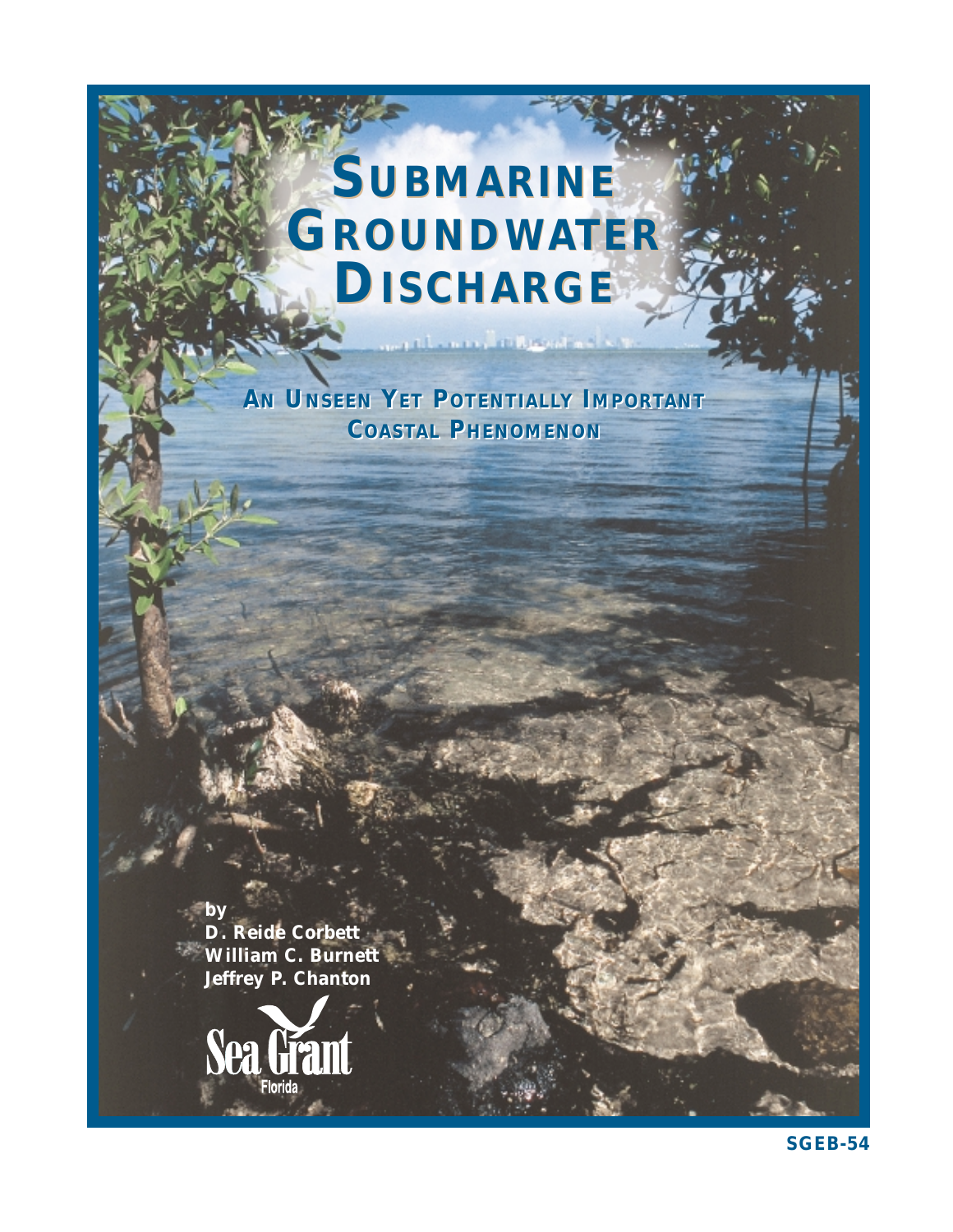## **Acknowledgments**

# **SUBMARINE GROUNDWATER DISCHARGE: AN UNSEEN YET POTENTIALLY IMPORTANT COASTAL PHENOMENON**

All of us benefit from healthy coastal ecosystems. If we want related recreational, commercial and other social benefits to continue, we have a responsibility to protect the health of these systems. Balancing protection and use of coastal systems creates some difficult decisions.

Florida Sea Grant recognizes the importance and complexity of such decisions. As part of its efforts to enhance the practical use and conservation of coastal and marine resources, it contributes to informed debate by producing and distributing objective, valuable, and understandable information. In order to produce such information, Florida Sea Grant works with scientists from many collaborating organizations.

This brochure represents one of Florida Sea Grant's efforts to generate understanding and debate. In collaboration with researchers from Florida State University, we introduce an important but poorly known topic: submarine groundwater discharge. Although nearly invisible, submarine groundwater discharge is an influence on coastal systems that we can no longer ignore. This brochure helps us understand and be in a better position to manage this important phenomenon.

Florida Sea Grant recognizes that issues related to use and protection of Florida's coast extend well beyond those of submarine groundwater discharge. For that reason, it is producing other documents to accompany this one. For example, a brochure on nutrients in coastal systems and a citizen's guide to Florida's estuaries are in preparation.

We ask that you read this material and pursue some of the links provided to discover additional information. We also ask that you contact us with questions or comments. Florida Sea Grant's ability to achieve its objectives and our collective ability to ensure sustainable use of coastal systems depends, in large part, on your involvement and input.

Thank you for your time and interest.

Charles Jacoby Extension Specialist, Estuarine Ecology Leader, Florida Sea Grant Coastal Environmental and Water Quality Design Team







Institute of Food and Agricultural Science

This publication is a culmination of several years of research and education in and around coastal ecosystems. We would like to thank all the students and staff involved with us in this endeavor. We would also like to thank the federal agencies that have provided research funds to Florida State University in support of coastal groundwater studies: Florida Sea Grant; U.S. Environmental Protection Agency; Office of Naval Research (ONR); and the National Oceanic and Atmospheric Administration (NOAA) through its South Florida Restoration Prediction and Modeling Program, National Undersea Research Center, and National Estuarine Research Reserve Program. In addition, the State of Florida has provided funding from the Florida Department of Environmental Protection and Florida Department of Health.

### **The Authors**

#### **D. Reide Corbett**

Department of Geology Coastal Resources Management East Carolina University 201C Graham Bldg Greenville, NC 27858 (252) 328-1367 corbettd@mail.ecu.edu

#### **William C. Burnett**

Department of Oceanography Florida State University Tallahassee, Florida 32306-4320 (850) 644-6703 wburnett@mailer.fsu.edu

### **Jeffrey P. Chanton**

Department of Oceanography Florida State University Tallahassee, Florida 32306-4320 (850) 644-7493 chanton@ocean.fsu.edu

This publication was supported by the National Sea Grant College Program of the U.S. Department of Commerce's National Oceanic and Atmospheric Administration under NOAA Grant NO 76 RG-0120 and by the UF/IFAS Center for Natural Resources. The views expressed are those of the authors and do not necessarily reflect the views of these organizations.

Additional copies are available by contacting Florida Sea Grant, University of Florida, PO Box 110409, Gainesville, FL, 32611-0409, (352) 392-5870.

Cover photo: City of Miami across Biscayne Bay. Photo courtesy of NOAA.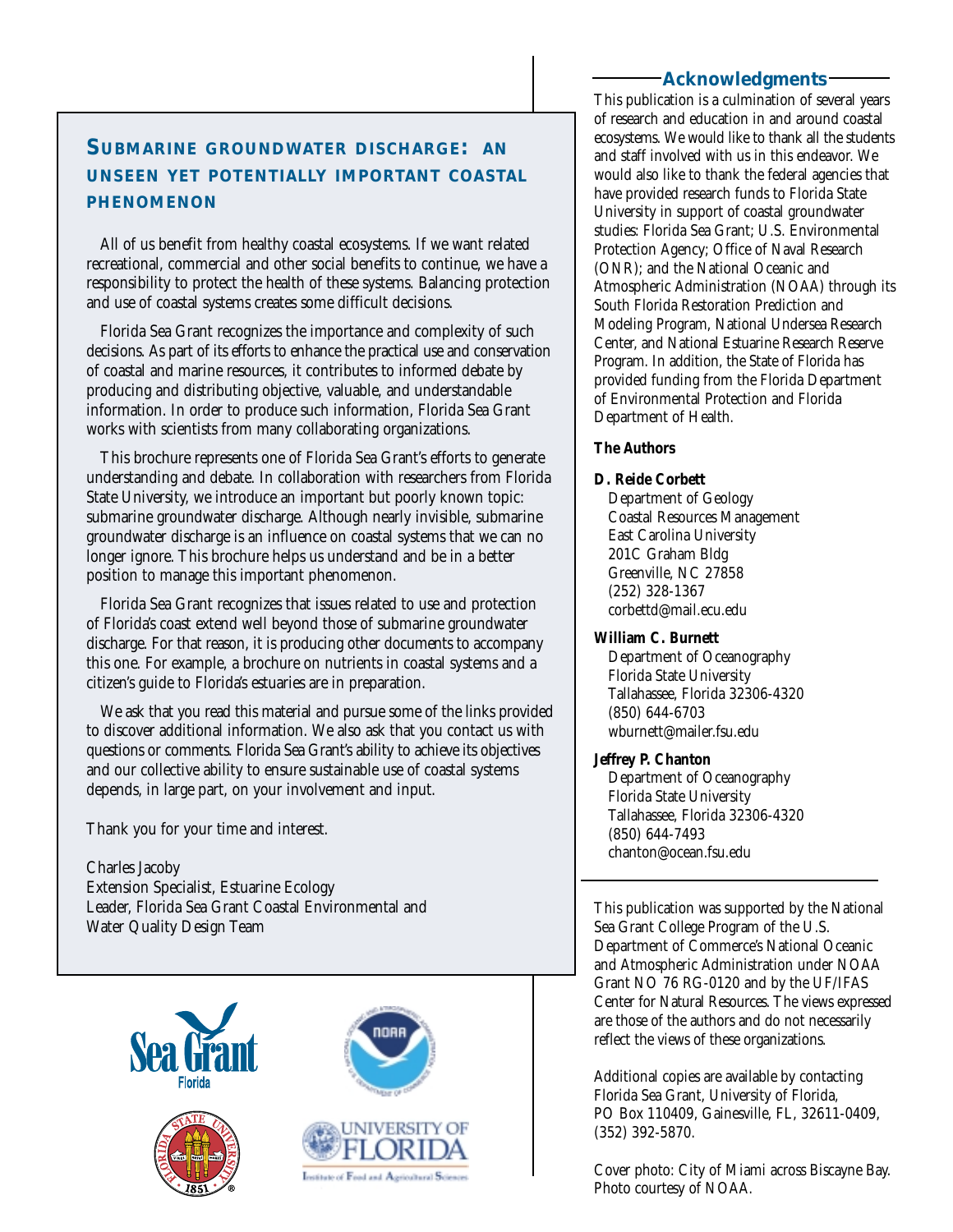e live on a planet covered nearly 70 percent by water. However, most all of the Earth's water is in the ocean; less than 5 percent is fresh. Of all the fresh water, just over 30 percent is groundwater. In the United States, groundwater supplies 50 percent of the people with drinking water.

Pulled by gravity, groundwater seeps from the surface slowly downward through aquifers in the earth's subsurface and eventually discharges into lakes, rivers, and the coastal ocean. The discharge of groundwater directly into marine waters is called submarine groundwater discharge (SGD). While it is an unseen phenomenon, the influence of submarine groundwater discharge on the ecology of coastal systems may be more important than once thought, due to the potential impacts resulting from contaminants carried in groundwater. This phenomenon is being studied by scientists to better understand the interaction of groundwater and surface waters along coastlines.

## **GROUNDWATER BASICS**

 $\blacksquare$  roundwater is one part of a continuous water cycle between land, ocean, and atmosphere called the Hydrologic Cycle (Figure 1). Surface water, from bodies of water such as oceans and lakes, evaporates from the Earth's surface by energy from the sun. Water vapor forms clouds and eventually returns to the Earth's surface in the form of rain, snow, or other precipitation. This water re-enters surface waters either directly or through surface runoff.

The remainder seeps underground and flows slowly through geologic formations called aquifers. An aquifer is an underground formation of loose soil and permeable rock that is capable of storing useful quantities of water. Aquifers also transmit water. The rate at which the groundwater travels depends on the pressure from the upgradient direction, the size of the spaces in the soil or rock and how well the spaces are connected, or simply the extent of permeability. There are two primary types of aquifers: (1) confined; and (2) unconfined or water table (Figure 2).



**Figure 1**: A schematic representation of the cycles through which water moves between the earth and the atmosphere. (Source: United States Geological Survey)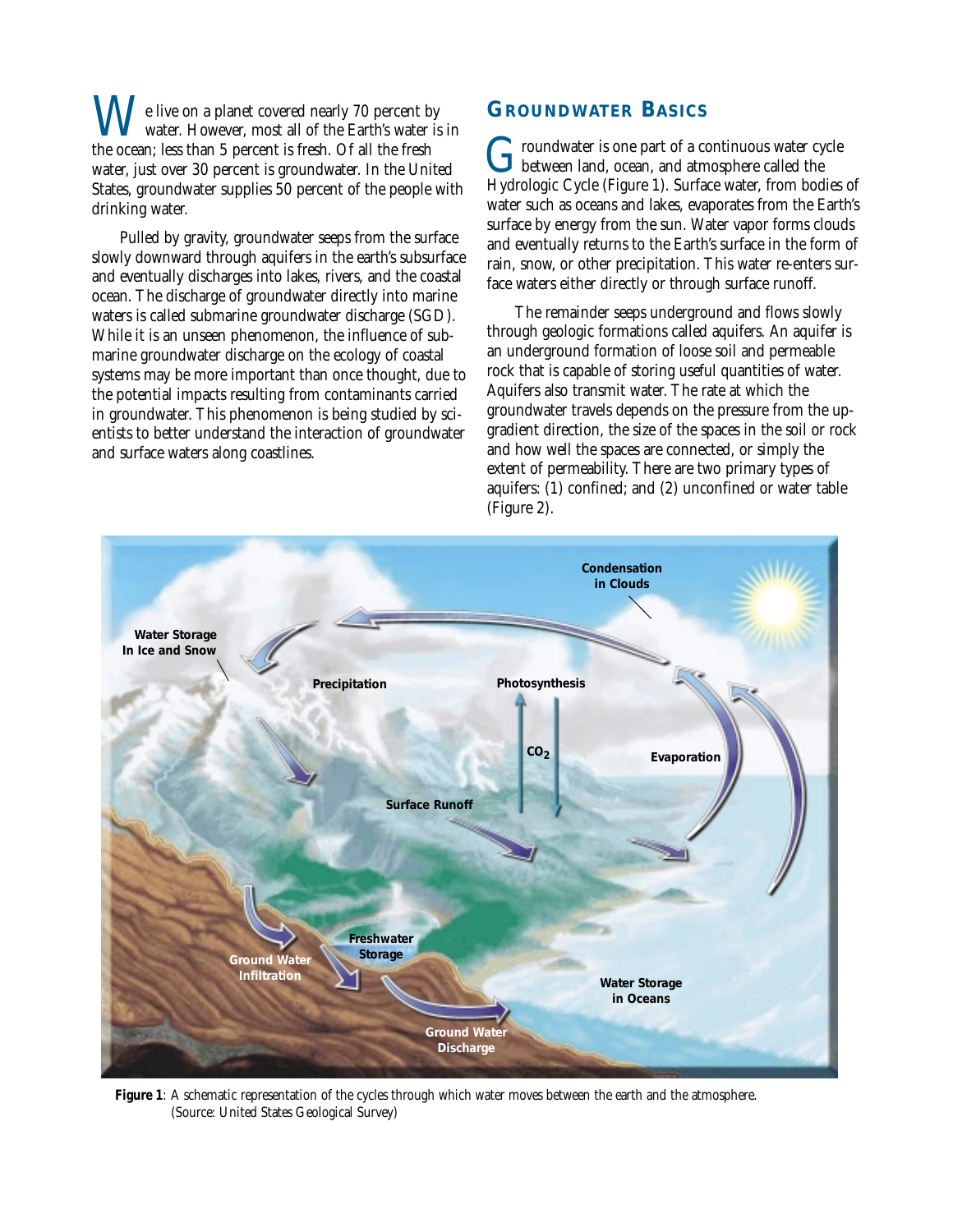

**Figure 2**: A hydrogeologic cross-section of the interaction between coastal groundwater aquifiers and surface waters. (Source: Florida Sea Grant)

A relatively impermeable layer, a confining unit or aquitard, overlies a confined aquifer. Usually, the groundwater found in these confined aquifers is under extreme pressure. If a well penetrates the aquifer, the water will rise above the top of the aquifer, referred to as the piezometric surface. Water that flows freely from a well drilled into a confined aquifer is called an artesian well. The water moves upward due to pressure within the aquifer.

An unconfined aquifer, or water table aquifer, has no confining layer between the top of its saturated zone and the earth's surface. The water level, or water table, in this aquifer rises and falls in response to infiltration of rainfall, evapotranspiration, pumpage, and discharge to surface waters. Water table aquifers are typically the uppermost aquifers and are more susceptible to contamination resulting from surface intrusions such as wastewater systems, chemical spills, and fertilizers.

Groundwater in any aquifer typically flows from areas of high hydraulic head – defined as the elevation to which water rises in a well – to areas of low hydraulic head under the force of gravity. More simply, groundwater flows downhill. Yet it must follow a tortuous path through small pores in the aquifer material, typically slowing its flow to a crawl. Unlike surface waters that move at noticeably rapid rates, groundwater may only move a few inches in a day. Ultimately, it flows into the coastal ocean through seeps and springs, thus closing the continuous water cycle between land, ocean, and atmosphere.

There has been relatively little scientific study of the magnitude and effects of submarine groundwater discharge, although its importance has been recognized for some time. People have observed springs and seeps of fresh water in the marine environment over the centuries. In fact, there are Roman reports of submarine springs in the Black Sea from the 1st century. More recently, stories have been told of ships filling their ballast tanks from submerged freshwater springs in Biscayne Bay.

## **MEASURING SUBMARINE GROUNDWATER DISCHARGE**

Although springs and seeps funnel large amounts of<br>the slew mass diffusive sensors of groundwater that flavor the slow, more diffusive seepage of groundwater that flows out along most shorelines of the world may be volumetrically more important. How much water and dissolved constituents (nutrients, carbon, contaminants) this dispersed source of groundwater delivers to the coastal ocean is unknown because of the difficulty involved in trying to measure it. Three different methods of measurement are typically used to study SGD:

• The French engineer, Henry Darcy, first described

the movement of water through the ground analytically in 1856. His mathematical expression has been widely used in hydrological studies ever since.

**КІД**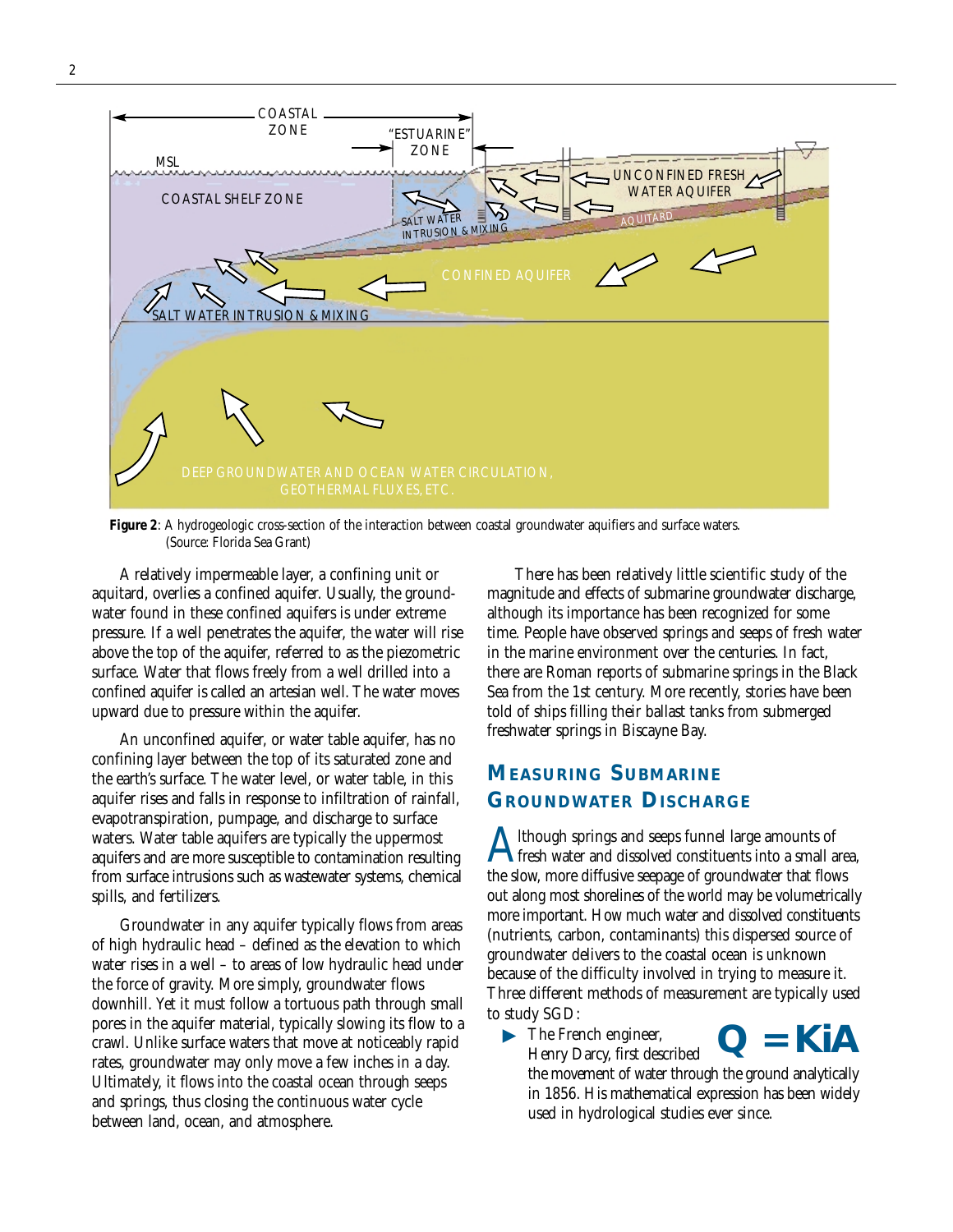He observed that at steady-state, the volumetric flow rate of water (Q) is directly proportional to the local hydraulic gradient, or the change in hydraulic head over some distance (i), the aquifer hydraulic conductivity (K), a measure of the ease that water will pass through an aquifer, and the cross sectional area (A) of the aquifer. This is one of the simplest equations used to describe groundwater flow and acts as the foundation for more complex systems.

- ▶ Direct measurements of SGD A seepage meter provides a simple, inexpensive method to measure the discharge of groundwater into surface waters. The basic seepage meter may consist of the top or bottom section of a standard 55-gallon drum with an open port placed near the rim to attach a plastic water collection bag. The volume of water that enters the bag over a known time and area is a direct measure of the seepage rate (Figure 3). More recently, scientists have begun to automate seepage meters by use of thermal and ultrasonic technologies for measuring flow rates.
- $\blacktriangleright$  Tracer studies A tracer is a natural or artificial substance dissolved in the fluid so that it can be followed in space and time, providing information on the patterns of events. When using a tracer to study SGD, the tracer would typically occur at high concentrations in the groundwater relative to surface waters. By measuring the groundwater and surface water concentrations and accounting for all other sources and sinks of the tracer in the system, the magnitude of groundwater flux can be estimated.



**Figure 3**: The seepage meter offers a simple, inexpensive method for measuring groundwater discharge into surface waters. This diagram shows the seepage meter placement in the sediments and its collection bag attachment. (Source: Florida Sea Grant)

For example, Rn-222, a naturally-occurring radioactive gas, has been used to estimate the groundwater fluxes to the coastal zone in several locations around Florida. An important advantage of tracers is that they provide an integrated estimate of SGD over a large area, rather the very local coverage that seepage meters provide.

An international working group composed of hydrologists and oceanographers has been established with sponsorship from the Scientific Committee on Oceanic Research (SCOR) and the Land-Ocean Interactions in the Coastal Zone (LOICZ) Project to help develop innovative measurement techniques.

## **GROUNDWATER AS A PATHWAY TO THE COASTAL OCEAN**

 $\blacksquare$  ince groundwater ultimately discharges into the coastal **O** ocean, any groundwater that is contaminated through industrial or agricultural discharge or sewage treatment may eventually become a marine contamination problem. This in turn may lead to poor water quality, algal blooms, or shellfish and fishery closings. To better protect the coastal ocean, it is important to better understand how groundwater and surface water interact.

## **SGD AS A NUTRIENT TRANSPORT**

**M** any researchers have demonstrated the influence of SGD in the transport of nutrients to coastal systems, especially in areas with a high density of on-site disposal and treatment systems. While nutrient elements such as nitrogen and phosphorus act as fertilizers when introduced into nutrient-poor surface water, an excess may degrade surface water quality by stimulating significant primary production of microscopic plants and animals, and potentially a harmful algal bloom. Increased nutrient concentrations is a pervasive man-made alteration throughout the world, and can lead to a significant decrease in the number of plant and animal species in the water. We need to understand nutrient delivery to coastal waters and the potential harm that may occur through its introduction, whether it is by surface water or groundwater.

## **ON-SITE DISPOSAL AND TREATMENT SYSTEMS**

In areas with a shallow freshwater system, where on-<br>sewage treatment and disposal systems are typically<br>installed less than 1 meter shows the water table lead I n areas with a shallow freshwater system, where on-site installed less than 1 meter above the water table, leaching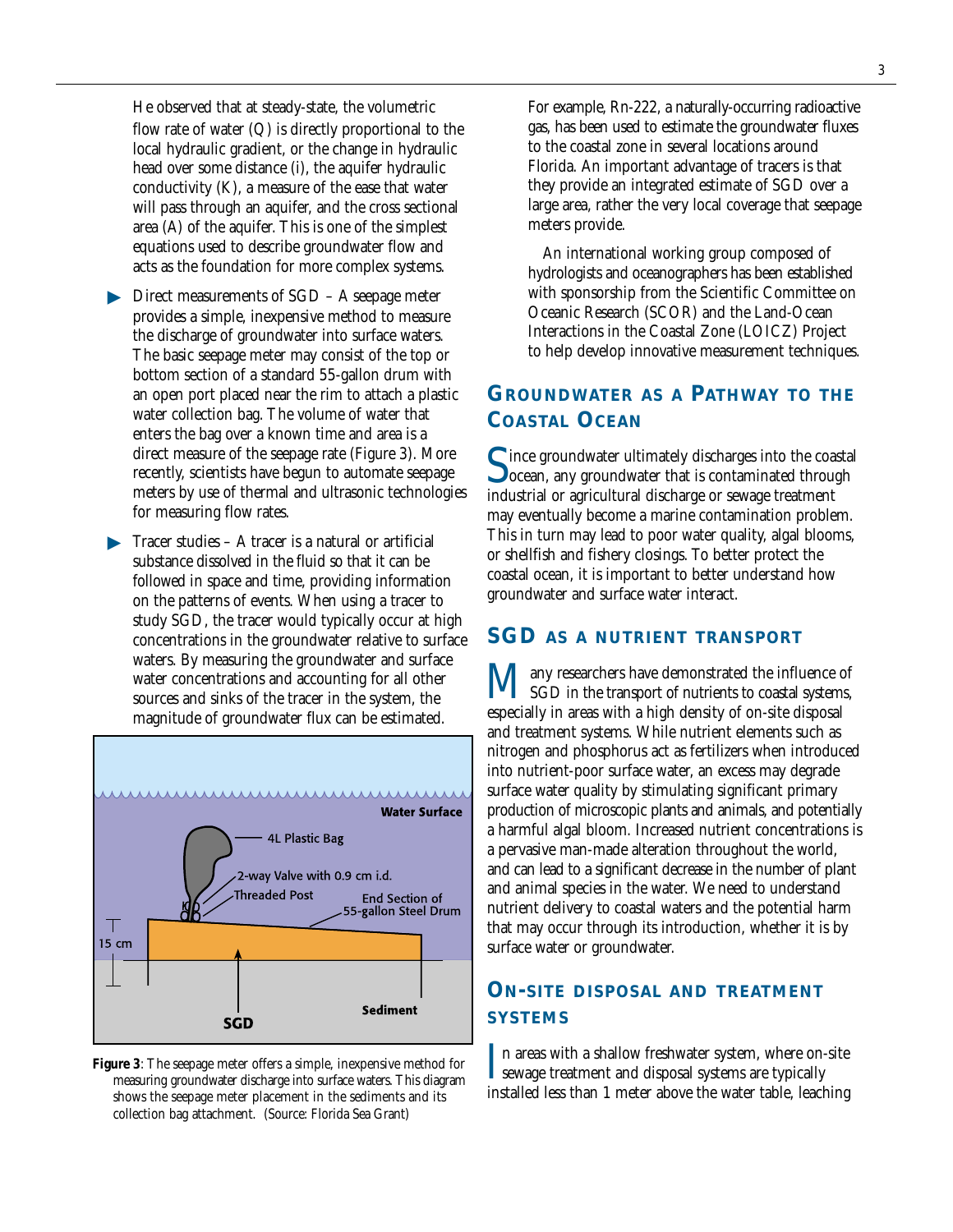

Figure 4: Cross-sectional view of the water table aquifer on St. George Island, Florida. Contours of silicate (green), total phosphorus (red), and total nitrogen (blue) concentrations indicate the movement of wastewater from an onsite treatment and disposal system (OSTDS) toward surface waters (Apalachicola Bay). Although there are current restrictions for the setback distance of OSTDS, natural groundwater movement may transport excess nutrients and other contaminants to surface waters. (Source: Florida Sea Grant)

nutrient elements and bacteria may easily contaminate groundwater. These contaminants travel through the aquifer and can pollute groundwater down gradient, which may become a marine contamination problem when the groundwater makes its way back to the surface through the coastal zone. While local regulations may vary in Florida, new construction requires the installation of systems intended to protect groundwater from sewage contamination. Unfortunately, antiquated systems still exist statewide.

#### **EXAMPLES FROM FLORIDA**

Researchers at Florida State University have been study-<br>submarine groundwater discharge in Florida's coastal<br>authority for clineate a decede. Becaust studies have easy environments for almost a decade. Recent studies have concentrated on the influence of wastewater discharge on groundwater quality and the potential transport toward ecologically-sensitive surface waters. Studies have been conducted in the Florida Keys and on St. George Island, a barrier island located along Florida's Panhandle.

St. George Island, (Figure 4), like many barrier islands, forms the outer perimeter of an estuary (Apalachicola Bay) and is critical to the bay's productivity because its orientation determines salinity distribution as well as other water quality features of the bay. The estuary is also an economic resource in north Florida, providing more than 90 percent of Florida's oyster landings and the third highest catch of shrimp in the state. Increased development and resulting population density on St. George Island has raised concerns of potential changes in local water quality and impacts on the oyster industry. Tracers were used there to provide estimates of groundwater and nutrient discharges to the bay from the island's surficial aquifer. In addition, studies were conducted on different types of septic treatment systems and the distance that an on-site treatment and disposal systems should be set back from surface waters. Results indicated that the most efficient on-site disposal system would be an aerobic system that was raised approximately 1 meter above the natural land elevation and set back from surface waters 50-75 meters.

The Florida Keys, unlike St. George Island, are built on very porous carbonate rock. The groundwater on these small islands is driven by the change in the Atlantic tide relative to Florida Bay (Figure 5). Because wastewater is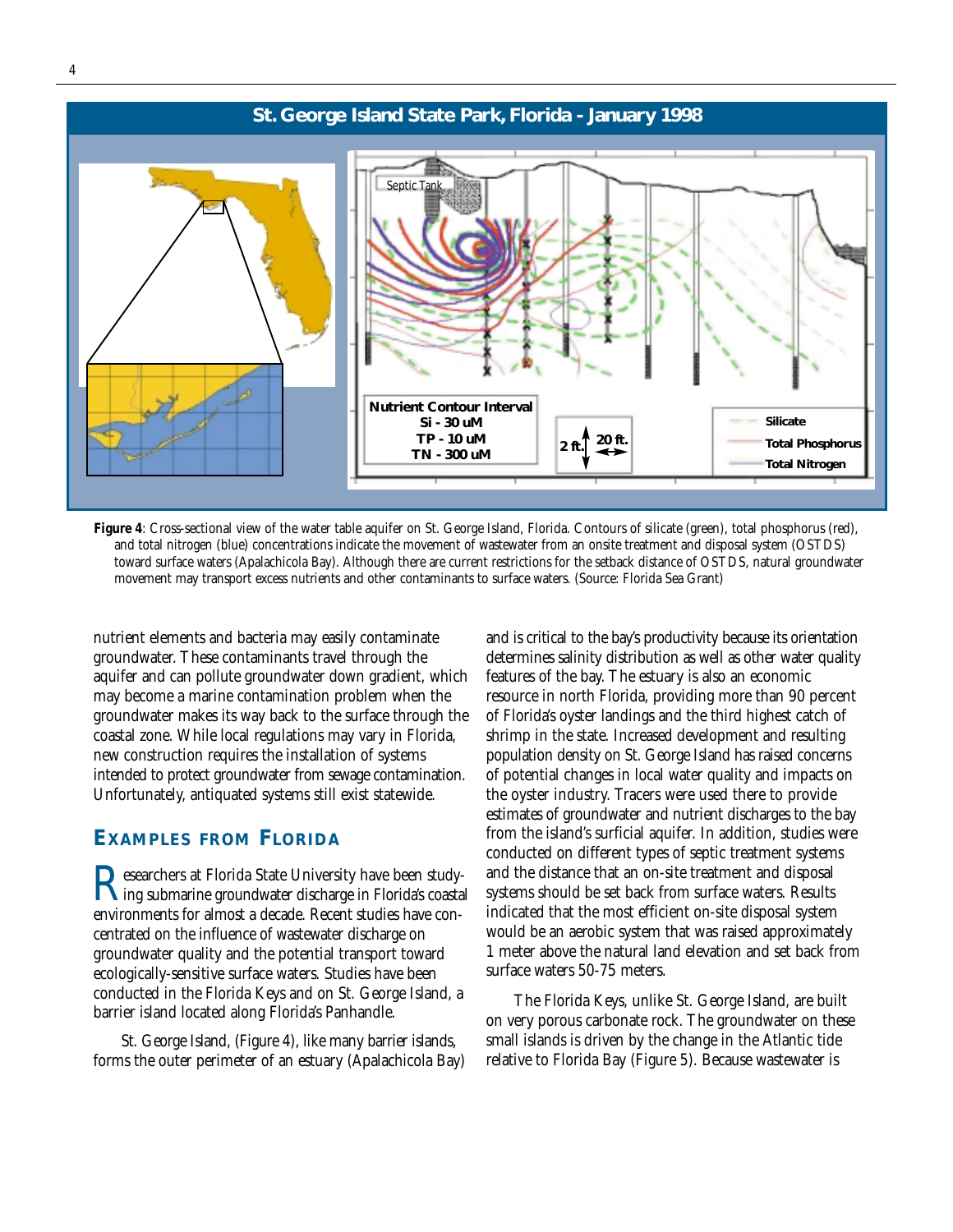injected underground, there is potential for a pathway of sewage-derived nutrients to the coastal environment via SGD. Tracer studies have verified that this is the case. Research is currently being completed to determine the potential for removal of nutrients before the ultimate discharge into surface waters. The nutrients injected into the subsurface may be removed from the groundwater by bacteria or by chemical absorption onto the carbonate matrix. This research shows the importance in understanding subsurface wastewater injections to better understand the potential of contaminants in groundwater systems.

## **COMPLEXITY OF WATER MANAGEMENT**

**Managing our surface waters and groundwater is**<br>complicated. In order to do so effectively, we must consider many issues, including water quality, freshwater supply, flood protection and floodplain management, and natural systems management. Managing our water resources involves the challenge of balancing varying water uses and demands with availability. Conflicting priorities often must be addressed to ensure that there are sufficient water supplies for human needs while maintaining water quality and viable, functioning natural systems. In Florida, this job is the legislated responsibility of the five water management districts that encompass all of Florida. These are: Northwest Florida, Suwannee River, St. Johns River, Southwest Florida, and South Florida Water Management districts.

In the context of submarine groundwater discharge, it is important to recognize that alterations in the groundwater system further inland than the coastline will ultimately impact the amount and quality of the water being discharged into coastal waters. While it may be difficult to set management guidelines, our coastal waters have a direct connection with inland aquifers and should therefore be considered as an integral part in any management plan. Current studies of coastal hydrology by researchers at Sea Grant universities and elsewhere are helping land managers and planners protect these areas for future generations.

It is important that we, as individuals, take an active role in protecting our limited surface and groundwater resources as well. By reducing the amount of fertilizer applied to lawns, responsibly disposing of our petroleum and hazardous waste materials, reducing the amount of water used at home and the office, and other common sense actions, we can help in protecting the water that we depend on in our daily lives.



most coastal systems. Groundwater and surface waters continuously interact due to the porous nature of the water table aquifer. When tides are high in the Atlantic (A), Atlantic surface water is pushed into the subsurface and groundwater flows toward Florida Bay. When tides are low (B), groundwater flows toward the ocean. This continual sloshing of groundwater controls the overall path of injected wastewater and septic effluent in the subsurface, thus increasing the possibility of surface water contamination. (Source: Robert Celander, FSU Research in Review, 1999).